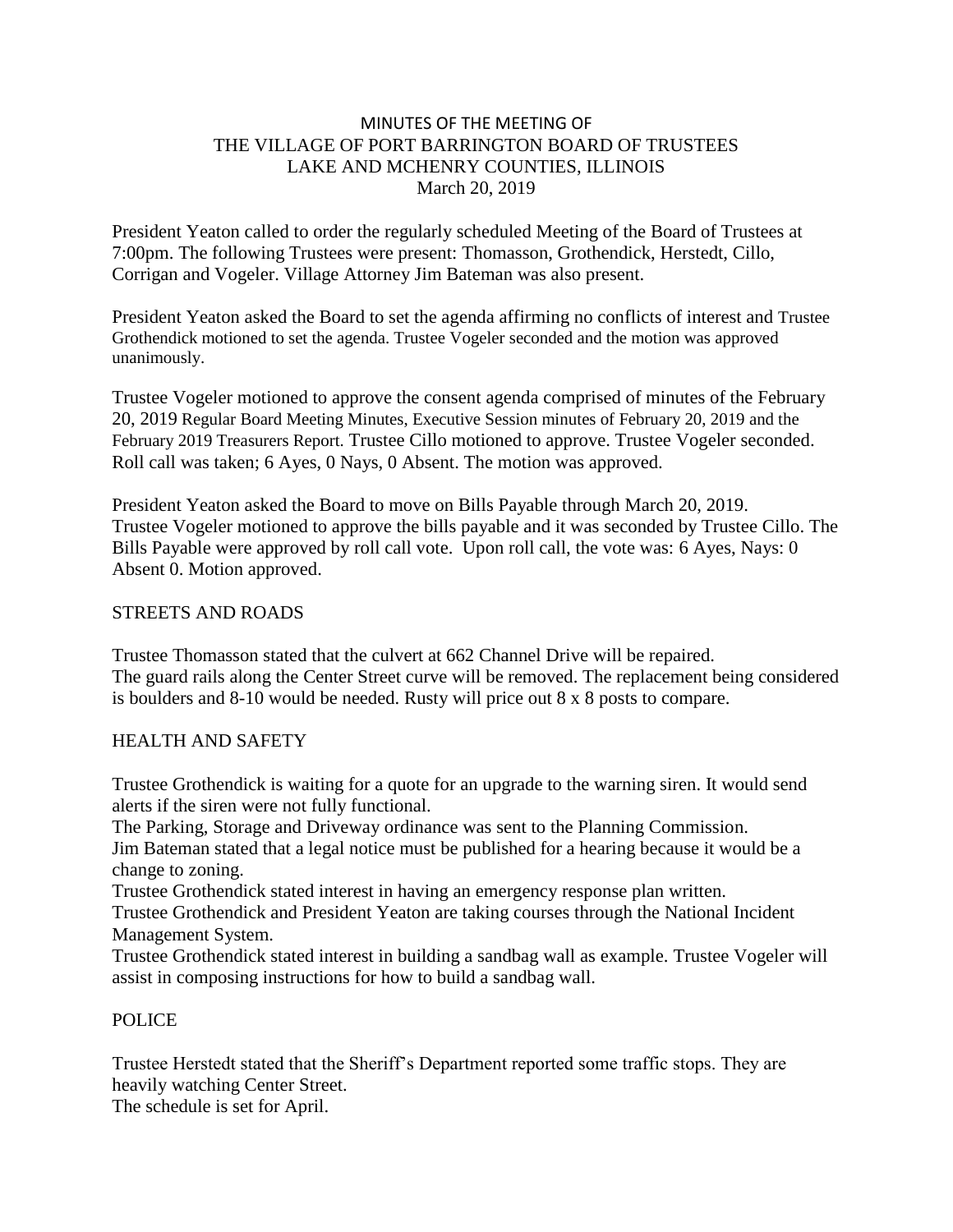President Yeaton attended adjudication court today.

Trustee Herstedt is seeking quotes to add fire detection and security cameras to the Village buildings. They would be monitored 24/7. Trustee Vogeler stated he didn't understand why the Village Board must have an Ordinance to add security and fire protections. Trustee Herstedt responded that a commercial building requires fire suppression. If the building is remodeled by more than 50% an Ordinance would be required. Jim Bateman stated that all related garages and the Community Room must be added. Trustee Herstedt motioned to approve Ordinance 2019-03- 01 amending chapter 150.03 section 907 and to add related garages and the Village Community Room. Trustee Cillo seconded. Roll call was taken: Trustees Thomasson, Grothendick, Herstedt, Cillo, Corrigan and Vogeler voted Aye. 0 Nays, 0 Absent. Motion approved.

Trustee Herstedt reminded the Board of previous discussion of snowmobile paths and connection to Rawson Bridge road. Ordinance 2019-03-02 was before the Board to add a designated route to Chapter 70. Trustee Herstedt motioned to approve that Ordinance. Trustee Thomasson seconded. Roll call was taken: Trustees Thomasson, Grothendick, Herstedt, Cillo, Corrigan and Vogeler voted Aye. 0 Nays, 0 Absent. Motion approved.

Complaints were received by the Village regarding noise and parking at the Broken Oar during the St. Patrick's Day weekend. President Yeaton stated that a Deputy came out Friday and Saturday. An Officer was sent to the Broken Oar four separate times. McHenry County will route those calls to Wauconda going forward. Citations will be issued for nuisance. Tickets will be written for cars parked along Rawson Bridge Road, Brighton Circle and Camden Court. Tickets can only be issued on Brighton and Camden after 2am, but Rawson Bridge will be ticketed regardless of time. Jim Bateman stated that the current Ordinance does not state whether alcohol is allowed outside of the Licensee's establishment. He stated that typically a license for that is issued as a special permit or seasonally. He recommended the Board review the draft ordinance that would require all alcohol sales and use inside the establishment except when a special event liquor license is issued. President Yeaton stated that the Board could require police presence for traffic control. Jim Bateman stated a condition could be included to require a package plan and port-o-potties. Trustee Cillo asked if the tents at the Broken Oar would require a special event permit. Jim Bateman responded that yes it would, and if someone were disturbed it is considered a valid complaint. The alternative would be a hard stop for noise and bands. He urged the Board to move quickly as the new-year permits are being 05/01/2019. It could be approved at the April Board Meeting. President Yeaton stated it would be discussed at the next Committee Meeting.

### PARKS AND BEACHES

Trustee Cillo stated that the Goose Chase company would patrol from 03/15/2019 – 06/15/2019. A CPR class is scheduled for 03/27/2019 and another class may be added.

### FORESTRY

Trustee Corrigan stated that the Arbor Day Event would be held on 04/26/2019 at 3pm. He welcomed attendance for oak tree planting.

# FINANCE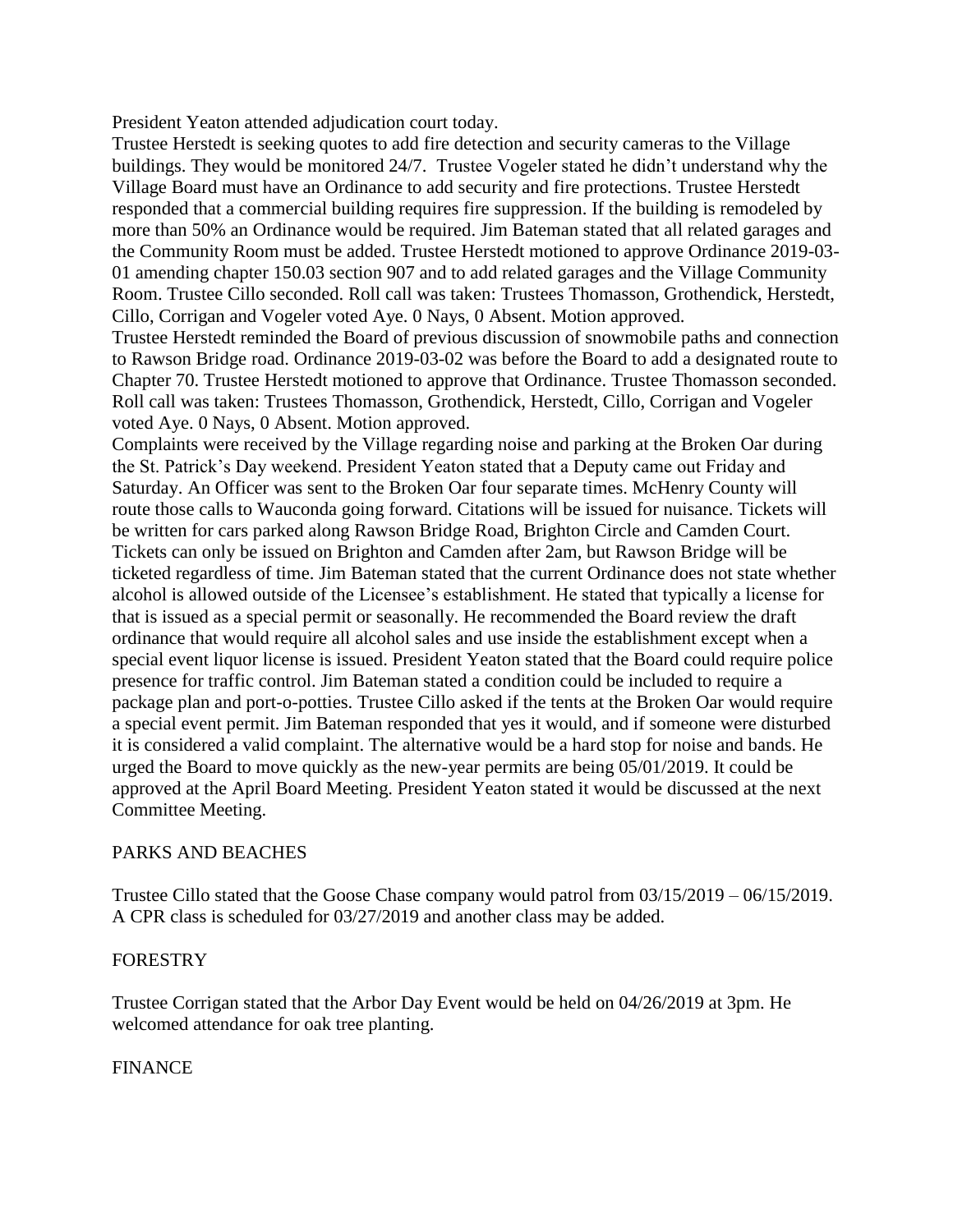Trustee Corrigan had a meeting with E-Pay through Illinois Funds. Testing should begin within 2 weeks.

The Windoware hardware has been ordered.

The date for the Village Scholarship has been changed to 05/01/2019.

Meetings for budget discussion are complete. The April Committee Meeting will be to declare the budget and it must be approved at the April Board Meeting.

The Road and Bridge Fund from the counties has declined. Trustee Corrigan stated that 2 years ago Nunda Township pulled 50% of the funds and put it into a fund that the Village does not receive monies from.

# BUILDING AND ZONING

Trustee Vogeler stated that he called the Attorney for the Deer Grove II development but received no response.

Trustee Vogeler, Donna Erfort and President Yeaton attended a meeting on Monday 03/11/2019 regarding the FEMA buyout for houses in the floodway. There is interest in coming up with a program to implement in the new Building and Zoning software to flag any house in the flood plain or floodway. A text amendment would require State permits prior to local permits. The State notified the Village that no change could be made until after 03/25/2019. Trustee asked the Board to consider whether the 50% rule for damage should be managed internally.

# VILLAGE ATTORNEY

Jim Bateman stated that the Board was sent a memo. If Illinois courts review a zoning decision they look at 8 factors referred to as the LaSalle Factors, such as:

The extent to which a development damages the surrounding property values.

The relative gain to the public compared to the hardship placed on a property owner.

The Community need for the proposed use.

Review of the Comprehensive Plan.

Any zoning challenge regarding land use is measured against LaSalle Factors.

# VILLAGE ENGINEER

President Yeaton stated that the Stormwater Management Plan was prepared by Manhard. Trustee Corrigan requested that it be tabled until after the budget meetings. Engineering review is underway regarding WDO permits on 3 construction sites.

# VILLAGE ADMINISTRATOR

Donna Erfort will attend a Municipality Advisory Meeting. Trustee Grothendick and Jody Thelin will attend the Fox River Summit. Jody Thelin and Donna Erfort will meet to discuss a plan to restore Beach Park and the Island. The election is 04/12/2019.

HOA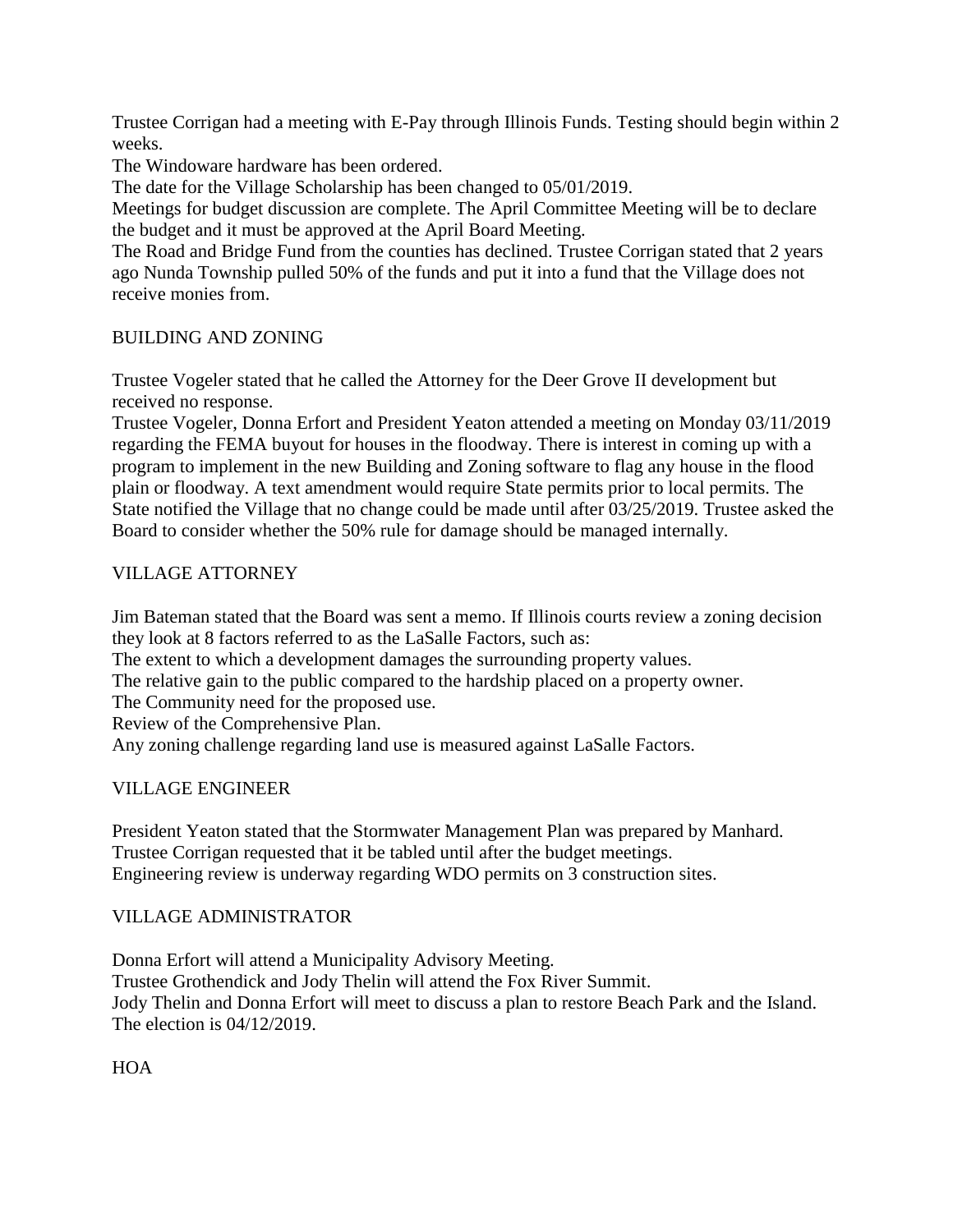Trustee Vogeler stated he was contacted by the Shores Townhomes about an emergency access easement road. Jim Bateman stated that the 2013 declaration of covenants for the Moorings provides for an access road known as Access Easement C and must be kept in repair by the Moorings HOA. There is also an access easement B which the Moorings HOA is also required to maintain. It is only for emergency vehicles. The Village could provide a road, but it would require the consent of every resident using Kazimour Drive and is not interested in doing so.

## PLANNING COMMISSION.

Mike Weiner stated that the Planning Commission had questions about the preliminary variance request from the Broken Oar. President Yeaton stated she would check with Manhard Engineering.

The Planning Commission Board discussed the driveway at 68 S. Circle. That Board voted unanimously to leave it as is.

Regarding the Sherman property the Planning Commission had discussion and heard public comment. Their Board voted 2 yes and 4 nay to not proceed on the straw poll. Factors considered were that it will not enhance the Village tax base and the proposed facility is too large for the area. The actual vote was unanimous and the recommendation to the Board is to not allow the proposed development. Jim Bateman stated that the Planning Commission recommendation was before the Village Board and there is an obligation to move on it. President Yeaton stated the Board could put the Ordinance on pause and accept the same presentation given to the Planning Commission. Jim Bateman recommended the Board defer action and the Board agreed. Mr. Sherman spoke to the Board about his frustration and expense in trying to build on the land that he bought 10 years ago. He requested to sit down with the Board to get direction on how to develop the site and not incur additional expense and then be declined again. Mr. Sherman did state interest in returning to make a presentation to the Board. President Yeaton stated that it could be accomplished at the April Board Meeting. The Board agreed to that.

Trustee Vogeler asked to discuss the driveway at 68 S. Circle. Mike Weiner stated the considerations were that a permit was issued and there are other driveways that width that have been grand-fathered in. It was considered a waste of taxpayer money to remove the driveway for the homeowner with Village funds. Trustee Vogeler stated that gravel was added to widen and accommodate a trailer. Mr. Wagoner stated he has a plat of survey that shows the driveway was always the same width. Jim Bateman stated that if the Board was inclined to grant a variance an Ordinance should be prepared. President Yeaton stated that the Village offered to correct the issue and pay to bring the driveway into compliance, but Mr. Wagoner declined. President Yeaton stated that allowing the driveway to remain, with the apron paved, sets a precedent and it is directly across the street from the Village Hall. Trustee Grothendick motioned to direct the Village Attorney to prepare an Ordinance to disapprove the Planning Commission recommendation and to not allow. Trustee Vogeler seconded. Roll call was taken: Trustees Grothendick, Herstedt, Cillo, Corrigan and Vogeler voted Aye. Trustee Thomasson voted Nay, 0 Absent. Motion approved.

The Village Clerk did then swear in Jody Thelin as Commissioner of the Port Barrington Waterway Committee.